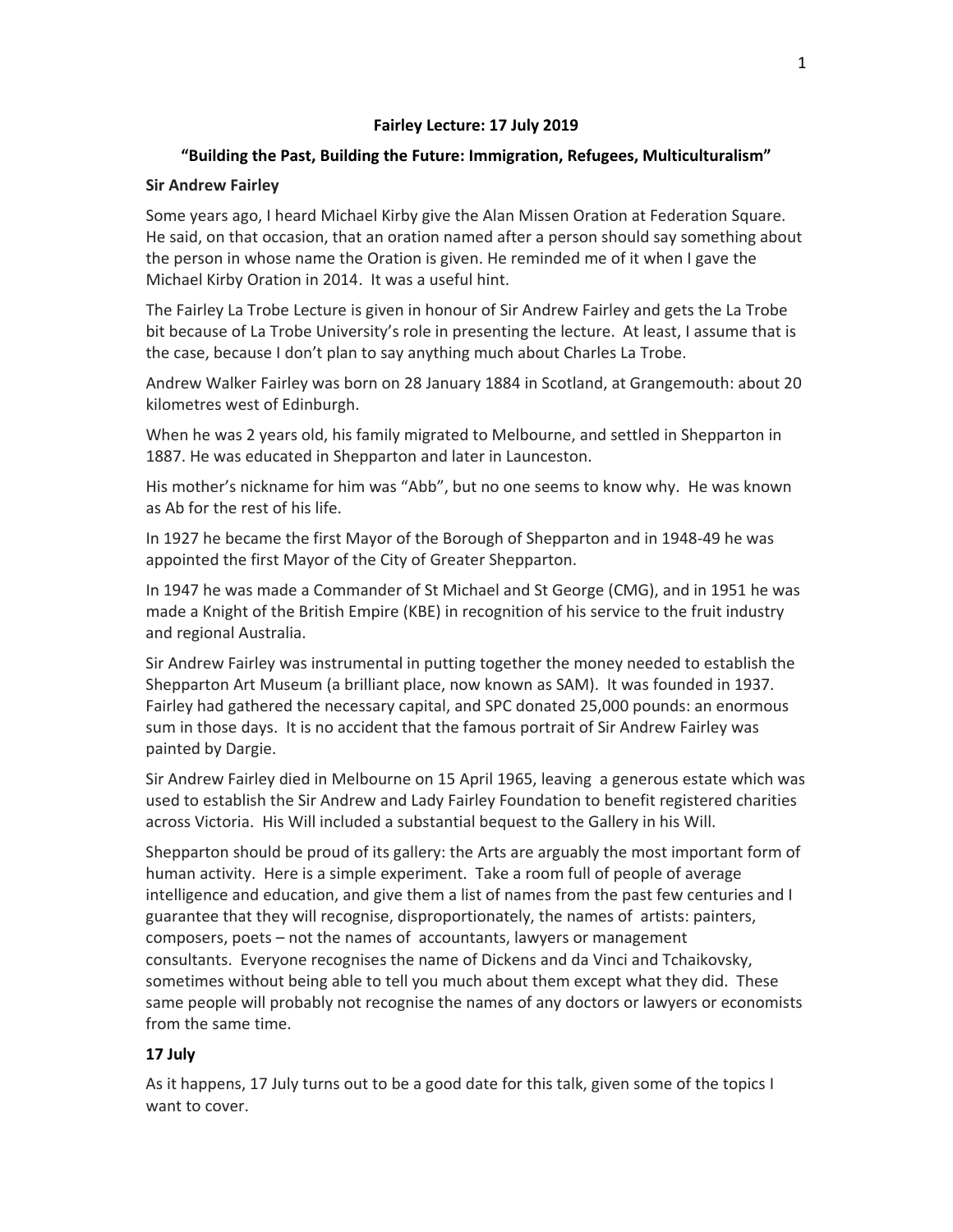17 July 1717 saw the first performance of Handel's Water Music. Handel was embarrassed, because he had been Kapellmeister in the Court of George, the Elector of Hanover. Handel sought leave of absence so he could go to London, and in 1712 he decided to live in England permanently. Two years later, George, the Elector of Hanover became King George I of Great Britain. On 17 July 1717, – King George I of Great Britain sailed down the Thames with a barge of 50 musicians who played Handel's Water Music. It is probably no accident that Handel later wrote four anthems for the Coronation of King George II. The second of them, Zadok the Priest, has been played at every British coronation ever since then, including the coronation of King George V who, on 17 July 1917 issued a Proclamation that the male line descendants of the British Royal Family will bear the surname Windsor. Until then, they had been known as Saxe‐Coburg‐Gotha. Such a change, during the horrors of the first World War, is no great surprise.

On 17 July 1762 Catherine II (also known as Catherine the Great) became tsar of Russia after the murder of Peter III of Russia. The Russians do these things.

On 17 July 2014 Malaysia Airlines Flight 17 crashed near the border of Ukraine and Russia after being shot down. All 298 people on board were killed. So far as we can tell, it was another Russian assassination.

On 17 July 1998 a diplomatic conference adopted the Rome Statute which created the International Criminal Court: the first permanent international court with jurisdiction to prosecute individuals for genocide, crimes against humanity, war crimes, and crimes of aggression. The crimes covered by the Rome Statute were incorporated in Australian law in 2002, when section 268 was inserted in the Commonwealth Criminal Code.

### **Australia**

As you all know, white settlement of Australia started in 1788: just 231 years ago. The original inhabitants had been here for 50 or 60 thousand years. To put that in perspective, human beings developed the idea of agriculture about 10 thousand years ago.

In his final speech as President of the United States, Ronald Reagan quoted from a letter he had received, saying: "You can go and live in France, but you can't become a Frenchman, you can go and live in Germany or Turkey or Japan, but you can't become a German, a Turk or a Japanese. But people can come to America from the four corners of the earth and become American."

I think the same can be said of Australia: people have come here from all over the world, and they become Australians. The people who did that have created the Australia we have today. And Sir Andrew Fairley is an obvious example. And as a person with a fair bit of Scottish heritage myself, I would venture to say that the Scots have been particularly significant in the creation of modern Australia.

The Fairley family was very significant in the creation of Shepparton.

With his brother Fred, Sir Andrew Fairley formed a business partnership which dealt in land subdivision, operated a large orchard and a grazing property, and built retail premises for leasing. Andrew became well known in Shepparton for his drive and business ability.

In 1921 he was invited to act as financial adviser to Shepparton Fruit Preserving Company (SPC), which Fred had established. Andrew became a director of SPC, which had run into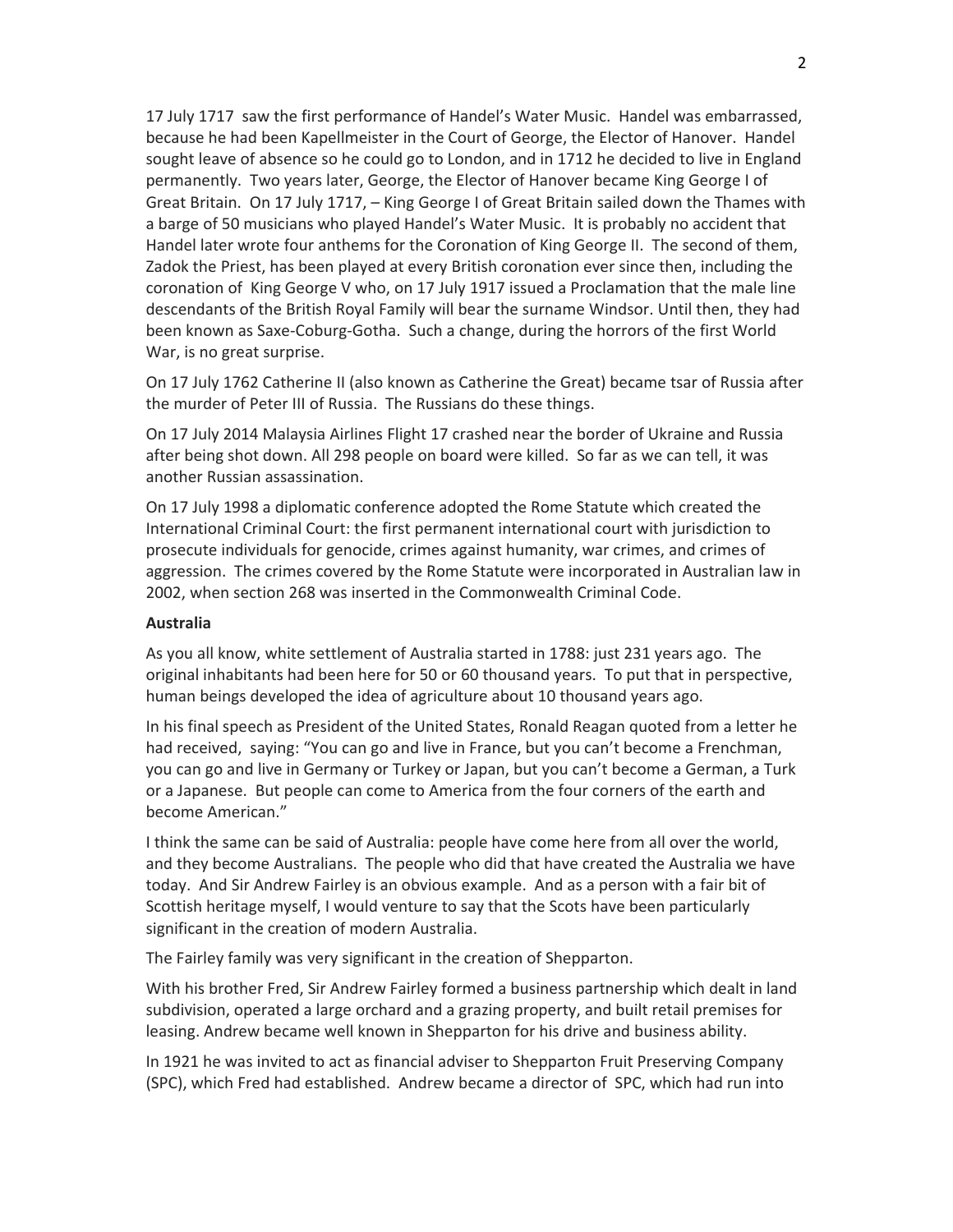financial troubles. His business acumen helped revive SPC, but until it was back on its feet, Fairley refused to accept a salary or expenses.

He became chairman of SPC in 1924.

In 2002 SPC merged with Ardmona, to become SPC Ardmona. It was acquired by Coca‐Cola Amatil in 2005. In the past 5 years, it has faced financial problems, and it is arguable that its best years were under the leadership of Sir Andrew Fairley.

SPC Ardmona Operations' address, here in Shepparton, is at Andrew Fairley Avenue.

One of the houses at Goulburn Valley Grammar School is called Fairley .

It is tempting to think that the young Andrew Fairley, as a child in Shepparton, never imagined who he might become, or how he might be remembered in future ages.

Fairley's success in rescuing SPC was the subject of an article in the Shepparton News in 1925, which included this:

"…we feel that we would be acting unworthily if we did not recognise the special service conferred upon the company by the present chairman of directors, Mr A.W. Fairley. He has been the helmsman who kept the ship on her proper course, his high courage enabling him to face the worst tempest without blanching …"

Its purple prose also included reference to his "consummate business ability", and it actively supported the idea of Fairley being appointed managing director of SPC, which happened the following year, 1926, when he was about 40 years old. Under Fairley's leadership, SPC became one of the largest co‐operative fruit‐canning plants in Australia.

Apart from the other bequests in his will, he left a legacy to each SPC staff member who had been with the company for 5 years or more.

### **Building Australia**

Shepparton's fortunes have been built by people who came here from other places, and became Australians: the population includes people from Great Britain (which still includes Scotland and Northern Ireland, but let's see what happens after Brexit), from Sudan and the Congo, from Albania, the Punjab, Iraq and Afghanistan.

I would go so far as to say that Shepparton is a model of multiculturalism in Australia. The remarkable cultural mix in Shepparton is, in my view, an illustration of how modern Australia has built itself in the past, and an example of how Australia can build its future.

But let's be blunt about it: we have not always appreciated the value of people who come here from other places. When I was growing up in Melbourne in the 1950s and 1960s there were a lot of recent immigrants from Italy and Greece. Their real value to the country was not fully appreciated. Back then, Sunday lunch was lamb and 3 veg. These people had alien ideas. In the 1950s and even into the early 1960s, it was still exotic to have coffee with froth on the top; eating spaghetti which had not come out of a tin was a novelty; eating squid was an unthinkable horror. Our parents' generation called them "Ities" and "wogs". Then, gradually, we realised that their values were similar to ours, and their culture could enrich ours. And it has.

And let's not forget how our culture has been enriched by people from Vietnam and India and Sri Lanka.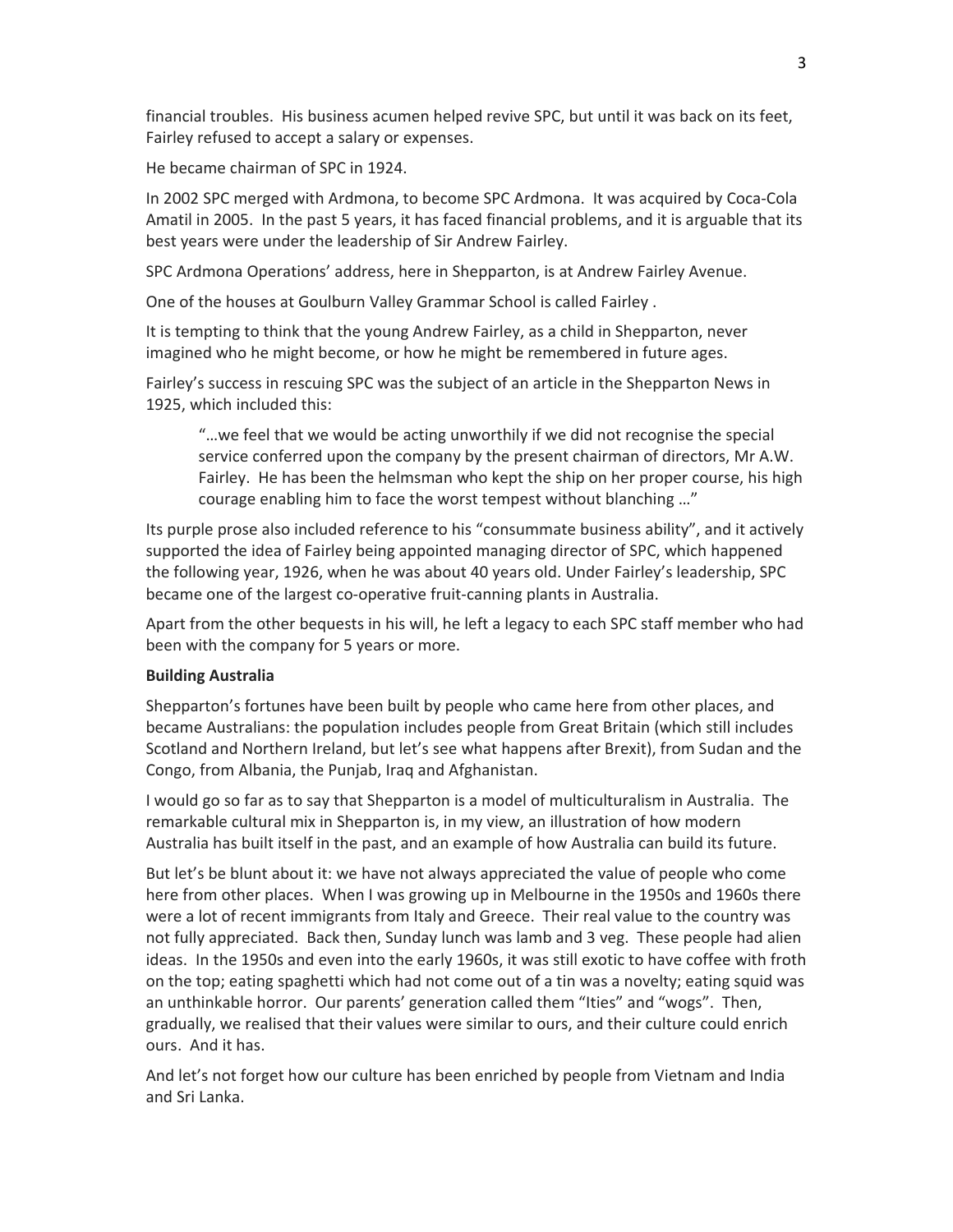A fundamental challenge, when there is a great disparity between the new arrival and the existing culture is how to reconcile the inevitable cultural differences?

Some aspects of this are simple. Do we resist the establishment of Halal or Kosher butchers? Of course not. Do we recoil at the idea of sitting on the floor to eat? Hopefully not. But I do remember that in the 1950s and early 1960s coffee with froth on the top was regarded as curious and suspicious; and the idea of eating squid was impossibly alien and should be resisted at all costs!

Then, what of women wearing hijab, or a burqua? Or niqab – in which only the eyes of the woman can be seen? Do we make a fuss about this, or roll with it?

Shepparton seems to have worked its way through most of these questions. More importantly, it is able to look at the questions without acting as if it is under threat.

If only the rest of Australia showed the same ability.

#### **What we do**

As most of you know, I am concerned about the way we treat refugees. There are many reasons for this, many of them are a reflection of personal values and moral concerns, but one of them is pragmatic: refugees have helped build Australia and will do so in the future, if only we give them a chance.

### Refugees

Australia's treatment of refugees in recent years has raised sharp political divisions and profound moral concerns. By treating one group of refugees – boat‐people – with notable harshness, the Howard, Abbott, Turnbull and Morrison governments claim to have "sent a message" to people smugglers and, it might be said, the electorate.

There are three streams of refugees who enter Australia.

Our offshore resettlement scheme allows about 13,750 refugee and humanitarian visas per year. These refugees are selected from refugee camps in other countries; they are given refugee status before entering Australia. It is a very good system. Australia deserves credit for operating this resettlement system, although the self-imposed limit of 13,750 may not win universal applause, in a country with a population of about 23 million.

Some asylum seekers arrive by plane: they come here on tourist or student visas and, after clearing passport control, they seek asylum. They are allowed to live in the community. Most Australians are blissfully unaware of their presence in our midst. Typically, about 30% of them are ultimately successful in their claims for protection.

The third stream is the boat people. Typically they are people who come from countries which are known to produce a lot of refugees, so they simply can't get any sort of visa to come to Australia. That means they can't come here by plane, because at the point of embarkation in another country the airlines check every passenger's right to enter Australia. They do this pretty diligently, because if they bring a person to Australia who is not entitled to enter the country, Australia requires the airline to return the person to the place of embarkation *at the airline's expense*.

So, unable to get on a plane, they pay a people smuggler, who will get them to Australia by boat. It is worth knowing that the boat trip from Indonesia is more dangerous, and much more expensive, than the equivalent plane trip.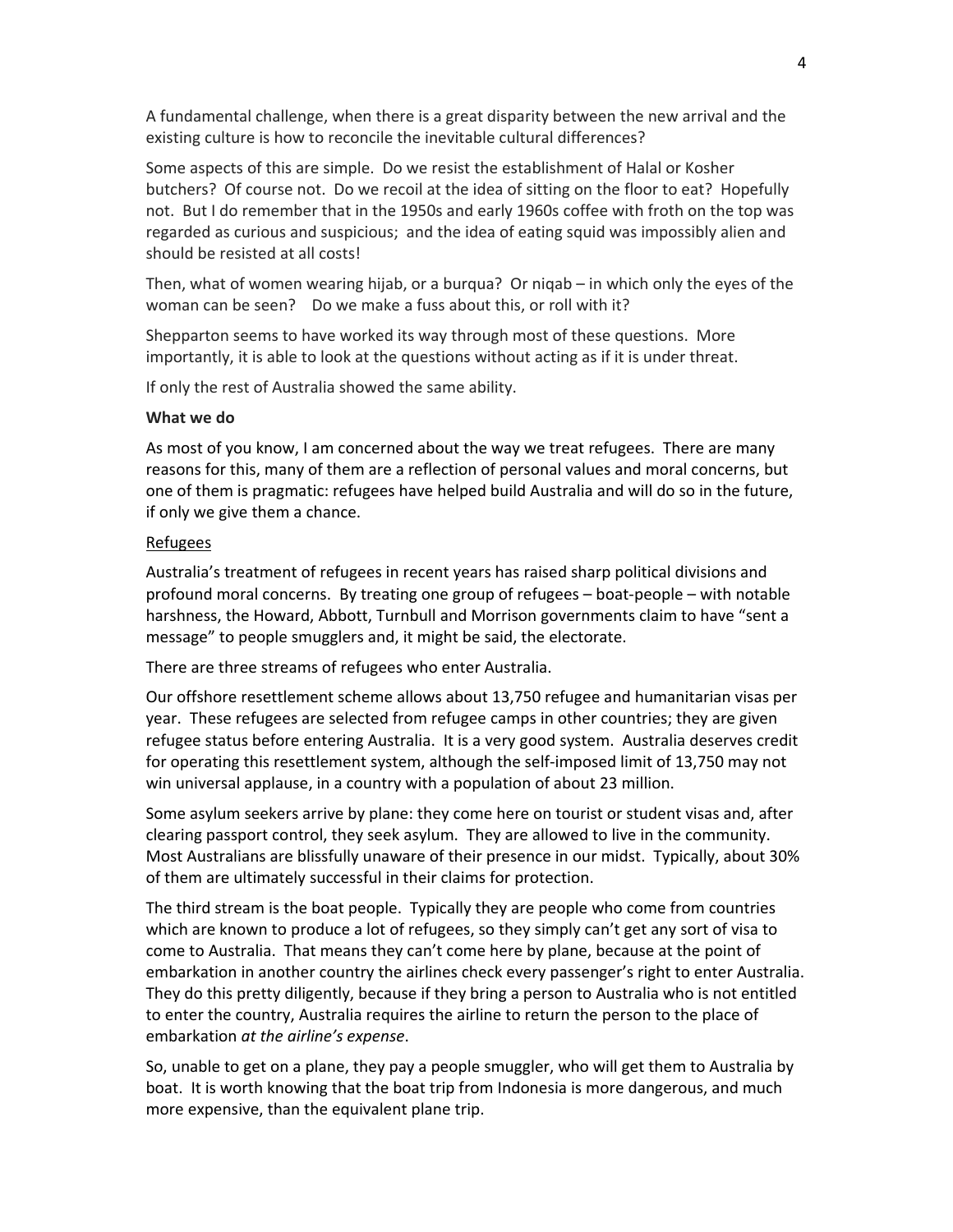Over the past few decades ‐ until the time of Tampa at least ‐ on average 1000 people each year arrived without authority and sought asylum. The highest number of unauthorised arrivals in one year in Australia's history was just under 25,000: most of them fleeing the Taliban or Saddam Hussein or the brutality in Myanmar.

A refugee is a person who, being outside their country of origin, is unwilling or unable to return because of a well-founded fear of persecution on the grounds of race, religion, ethnicity, etc. That is the definition in the Refugees Convention.

The central obligation of the Refugees Convention is "*non‐refoulement*". Refoulement means sending a person, directly or indirectly, to a place where they may face persecution. So, sending a refugee back to the country they have fled is direct refoulement. Sending them to a country which has not signed the Refugees Convention (and which is thus not prevented from sending them back to the country they have fled) is indirect refoulement.

Not every country has signed the Refugees Convention. Australia signed it in 1954.

The Pacific Solution, under which asylum seekers could be sent for detention to Manus or Nauru was introduced in 2001 by the Howard government. It was reintroduced in 2012 by the Gillard government.

The indefinite detention system saw asylum seekers held in detention for as long as 9 years.

Until 2013, when boat people arrived at Christmas Island, they had typically spent eight or 10 days on a rickety boat. They had typically come from landlocked countries and had typically never spent time on the ocean. Typically, they had not had enough to eat or drink on the voyage. Typically, they had not had any opportunity to wash or to change their clothes. Typically, they arrived distressed, frightened and wearing clothes caked in their own excrement.

When they arrived at Christmas Island, they were not allowed to shower or to change their clothes before they were interviewed by a member of the Immigration Department. It is difficult to think of any decent justification for subjecting them to that humiliation.

When they arrived, any medical appliances they have would be confiscated and not returned: spectacles, hearing aids, false teeth, prosthetic limbs: all were confiscated. If they had any medications with them, those medications were confiscated and not returned. According to doctors on Christmas Island, one person had a fulltime job of sitting in front of a bin popping pills out of blister packs for later destruction.

If they had any medical documentation with them, it was confiscated and not returned. The result of all of this was that people with chronic health problems found themselves denied any effective treatment. The results could be very distressing.

Doctors were required to determine within 48 hours whether a person was suitable to be moved to Manus or Nauru. The tests which are necessary for that assessment take seven days to complete. They were not given the opportunity to complete the tests properly. The detainees were nevertheless moved to Nauru or Manus.

One doctor who worked on Christmas Island told me of a woman who had been detained there for some weeks because she was generally regarded as psychotic. Her behaviour was highly erratic, but for reasons no-one understood. The consultation with this woman was very difficult because, although the doctor and the patient were sitting across a table from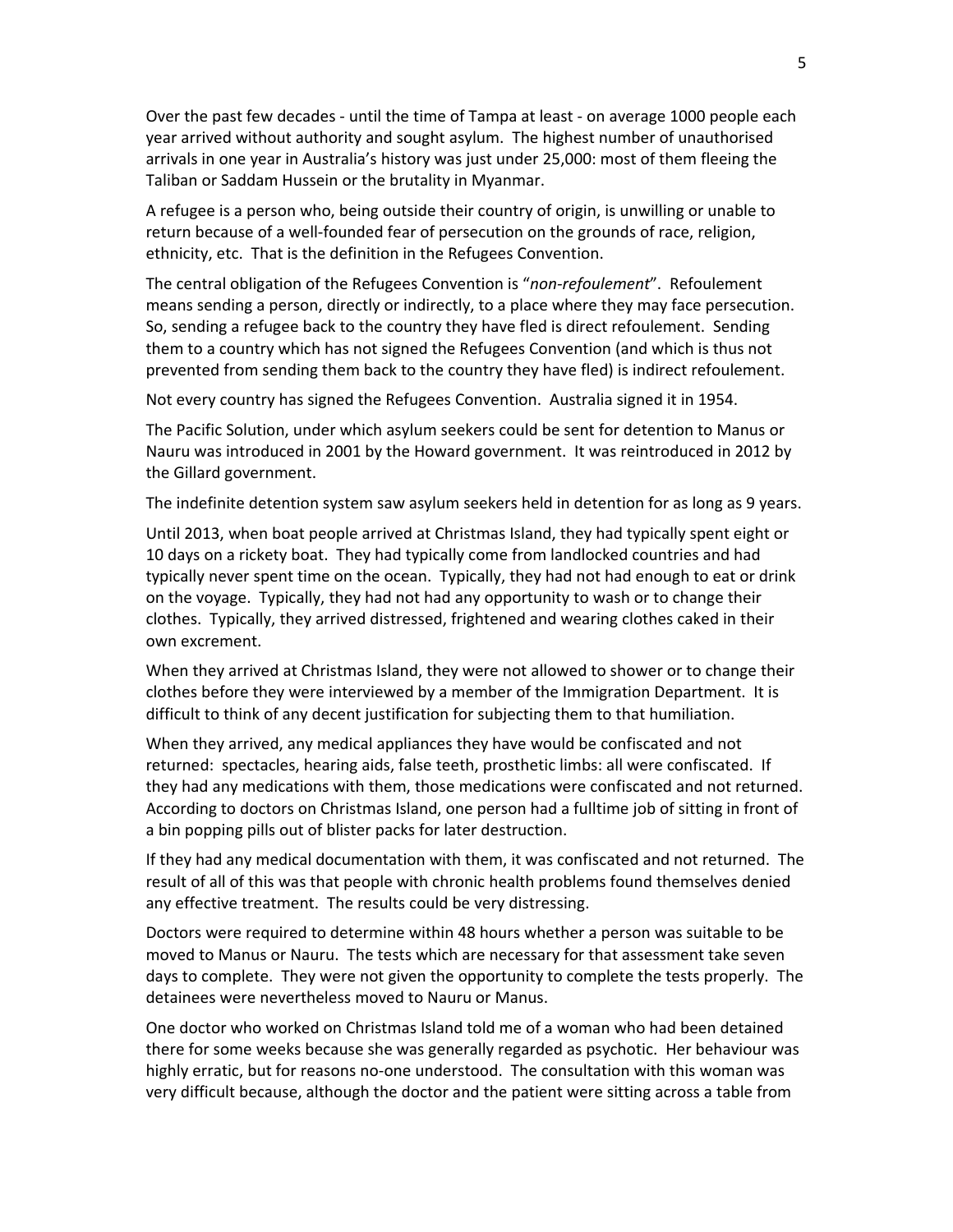each other, the interpreter joined them by telephone from Sydney: about 5,200 kilometres away.

Eventually, the doctor worked out the problem: the woman was incontinent of urine. She could not leave her cabin without urine running down her leg. It was driving her mad. When the doctor worked out the cause of the problem, she asked the Department to provide incontinence pads. The Department's initial response was "we don't do those". The doctor insisted. The Department relented and provided four per day: more than that would be a "fire hazard", they said.

Automatic offshore processing of asylum seekers was introduced by the (second) Rudd government in 2013. It includes a provision that boat‐people who arrive in Australia are sent to Nauru or Manus Island for processing, but they will *never* be allowed to resettle in Australia. That little bit of nastiness was trumpeted loudly and often by Scott Morrison when he was Immigration Minister under Tony Abbott. Given the Christian values Morrison claims to embrace, it is a peculiarly un‐Christian attitude: they arrive in Australia, desperately needing help, so we force them to Nauru or PNG and tell them that they will never be allowed to come here.

But that's Scott Morrison for you: he refers to boat‐people as "illegal", which is a lie; he then treats them like criminals by locking them up for years on end: most of the people presently held on Nauru or Manus have been there for 6 years: it's not exactly a Christian response.

Scott Morrison is a dishonest hypocrite.

Mental health problems on Manus and Nauru are endemic. A recent report on Nauru by the Refugee Council of Australia and the Asylum Seekers Resource Centre (ASRC) said:

"…There are increasing incidents of self‐harm and spiralling mental health problems. People, including young children, repeatedly try to kill or harm themselves. They have tried to do so by pouring petrol on themselves, drinking washing-up liquid, hanging themselves, and setting their houses on fire. At least two people have suicided, one by lighting himself on fire in front of UN officials."

In December 2017, an application was brought in the Federal Court of Australia which captured succinctly the problem of refugee health on Nauru. The Application was to have a 10 year old child brought to Australia for mental health treatment. The evidence showed that the child was suicidal, but could not be adequately treated on Nauru (which is smaller than Tullamarine Airport):

"…Major mood disorder and suicidal ideation and intent in a 10 year‐old child are rare and extremely serious conditions with a high risk of prolonged disorder and suicidal behaviour if inadequately treated. …

There is considerable risk in the event of inadequate treatment where a child has ongoing ideas of suicide and particularly where the[y] express intent and have plans. In my view, [the applicant] remains at extreme risk of suicide if there is no immediate attention to her mental illness and transfer to a psychiatric facility. .."

The Commonwealth opposed the application to bring the child to Australia for treatment.

The judge said: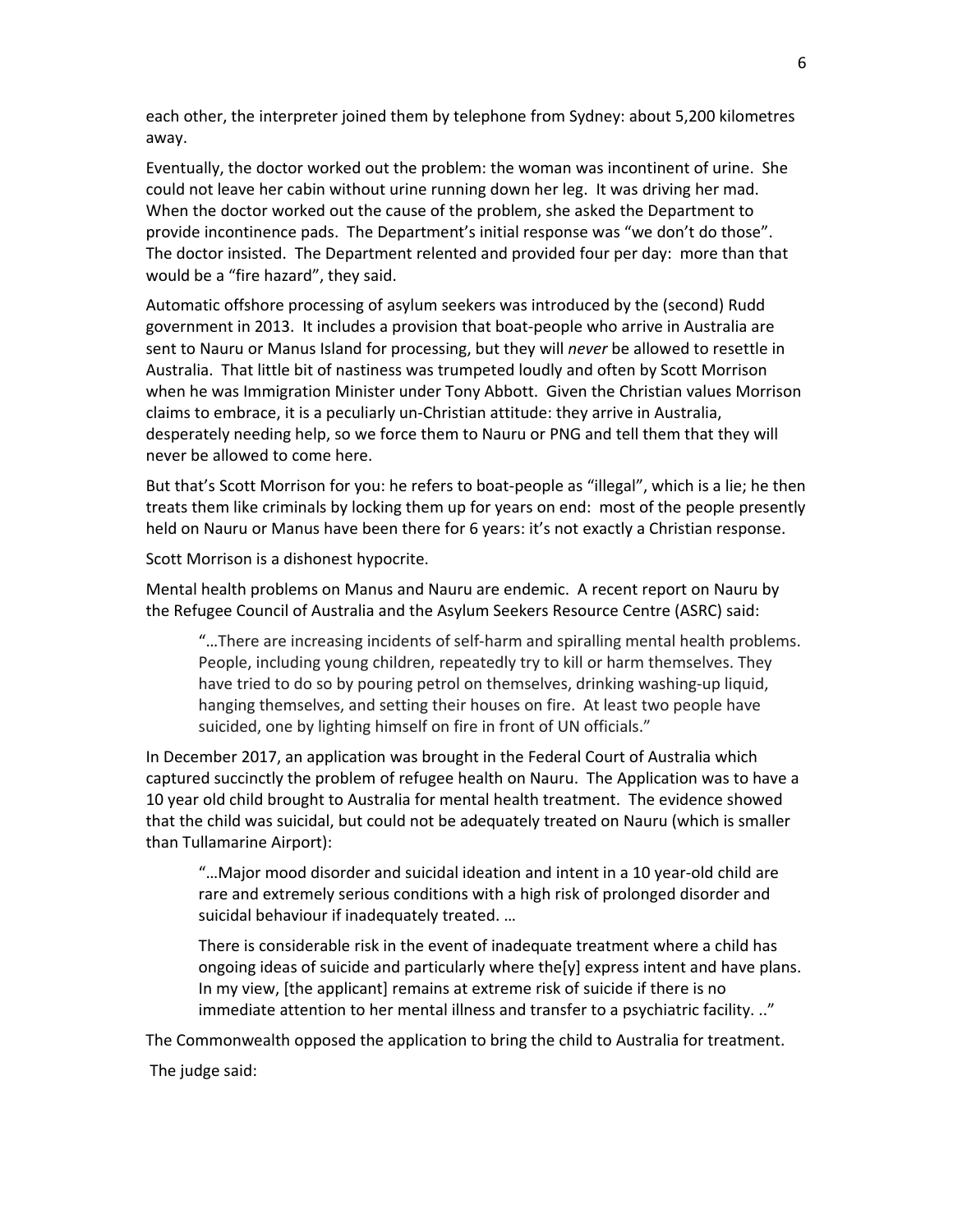In my view, … the applicant's psychiatric condition is very serious, she poses an extreme suicide risk, and she should be immediately admitted into a specialist child mental health facility for assessment, containment and treatment. There is no such facility on Nauru. I am disinclined to accept that outpatient treatment coupled with a child psychiatrist visiting every few months (or even every month) will provide the mental health care treatment the applicant needs and adequately protect her in relation to the risk of suicide. I do not consider that the OMR process is adequate or likely to be sufficiently swift to adequately protect against the risk of suicide. …"

Asylum seekers on Manus and Nauru have, for the most part, lost hope that they will ever have a worthwhile future. When they lose hope, their health collapses. As their plight is hidden from most Australians, we show almost no concern for the terrible impact on their health.

The ASRC recently said this about children held on Nauru:

"…these kids are not alright. In fact, we now know that many are showing symptoms of traumatic withdrawal syndrome, a condition brought about by the isolation of being trapped on Nauru.

They stop eating and drinking and they can barely talk or move. And then they just decline to a point where they're in bed and their parents can't get any form of sustenance into them.

They continue to deteriorate until their life is threatened by heart or kidney failure. It's a really critical situation for their physical health, but it's created by their mental health…"

This is what our country is doing. It wins votes for politicians. We are knowingly creating a health catastrophe for people who have done nothing worse that look for a safe place to live.

Of the three streams of refugees noted above, only the boat‐people are automatically caught by the mandatory detention system and (for the past six years) automatic transfer to Manus or Nauru. The paradox - and the unfairness - of this is highlighted by the fact that in recent years more than 90% of boat‐people seeking asylum have been found to be genuine refugees and have been granted protection visas accordingly. In many cases however the protection has only come after the refugee has spent years locked behind razor wire. This is the group I refer to hereafter as "asylum seekers".

The deliberate cruelty of offshore detention was refined by the Abbott government, through the then Minister for Immigration Scott Morrison.

#### Scott Morrison

As mentioned above, Scott Morrison ‐ currently our Prime Minister ‐ is a dishonest hypocrite. He was Immigration Minister in the Abbott government. His performance as Immigration Minister was assessed differently, depending on where you stood. For those who thought boat-people are criminals who should be locked up, his time in the Immigration portfolio was hailed a success. For those who understood the truth of the matter, Morrison's time as Immigration Minister was a terrible stain on our history.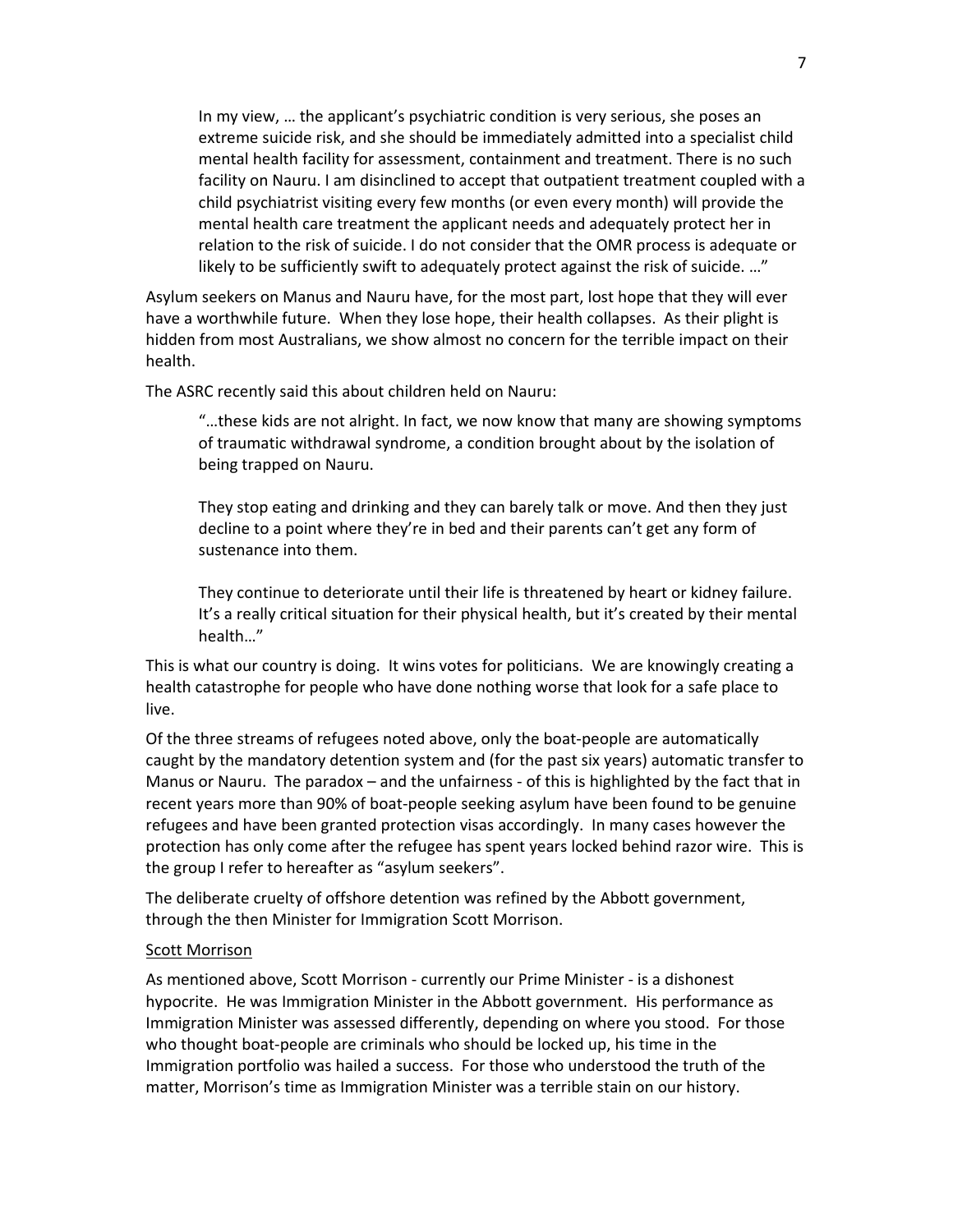Morrison moved from Immigration to the Social Services portfolio, but he should have been sent to the Hague to stand trial at the International Criminal Court for crimes against humanity.

Morrison's tenure as Immigration Minister saw a few novelties. First, he directed officially that boat people, who were previously called "Irregular Maritime Arrivals" should thereafter be called "Illegal Maritime Arrivals". By officially insisting on this language, Morrison helped revive the old lie that boat people are "illegal": powerful rhetoric introduced by the Howard government at the time of the Tampa episode in August 2001. It was the first of a series of unscrupulous, dishonest moves calculated to deliver him ministerial success built on the suffering of innocent men, women and children who had done nothing worse than try to escape persecution and flee to safety. But of course Morrison is a salesman, and knows how to frame a message.

Morrison's willingness to mislead the public was pushed further when he renamed the Department: it became the "Department of Immigration and Border Protection". The word "protection" implies a threat. Boat people are not a threat to us.

Then he introduced "Operation Sovereign Borders", in which he shrouded maritime operations in a cloak of military secrecy. By creating a sense of military emergency, he made it look somehow justifiable to lock people up in misery on Manus Island and Nauru. The secrecy was a curious innovation: during his time in Opposition he never missed a chance to publicise the arrival of refugee boats.

The reinvigorated use of deceptive language, coupled with the trappings of military defence, was successful: an increasing number of people thought it was a good thing to "prevent dangerous criminals getting to Australia". And if that was the fact, they were right. But it was all a lie, just part of Morrison's sales pitch calculated to build his political fortunes: boat people are not criminals; they do not commit an offence by coming here the way they do; they are not a risk to us. So the bottom line is that we were persuaded to spend about five thousand million dollars a year mistreating innocent people.

It is no novelty that politicians lie to us, so Morrison calling boat people "illegal" was false but not unprecedented. And the flourish of "Border Protection" was a deft way of finessing the deception. So far, standard Australian politics. But the 2013 Federal Election took us somewhere new: both major parties tried to attract political support by promising cruelty to boat people. It is easy to imagine that, if they had promised cruelty to animals, it would not have worked so well.

And it was Scott Morrison who delivered on the promise of cruelty. This sat oddly with his pretended religious views in his maiden speech in parliament, delivered on 14 February 2008. Among other things, he said:

"I turn now to the most significant influences on my life—my family and my faith. Family is the stuff of life and there is nothing more precious. ... For me, faith is personal, but the implications are social—as personal and social responsibility are at the heart of the Christian message. ... "

He drew on the example of William Wilberforce (the great English anti‐slavery campaigner). He quoted Desmond Tutu as saying: " ... we expect Christians ... to be those who stand up for the truth, to stand up for justice, to stand on the side of the poor and the hungry, the homeless and the naked ...." and was inspired to add: "These are my principles."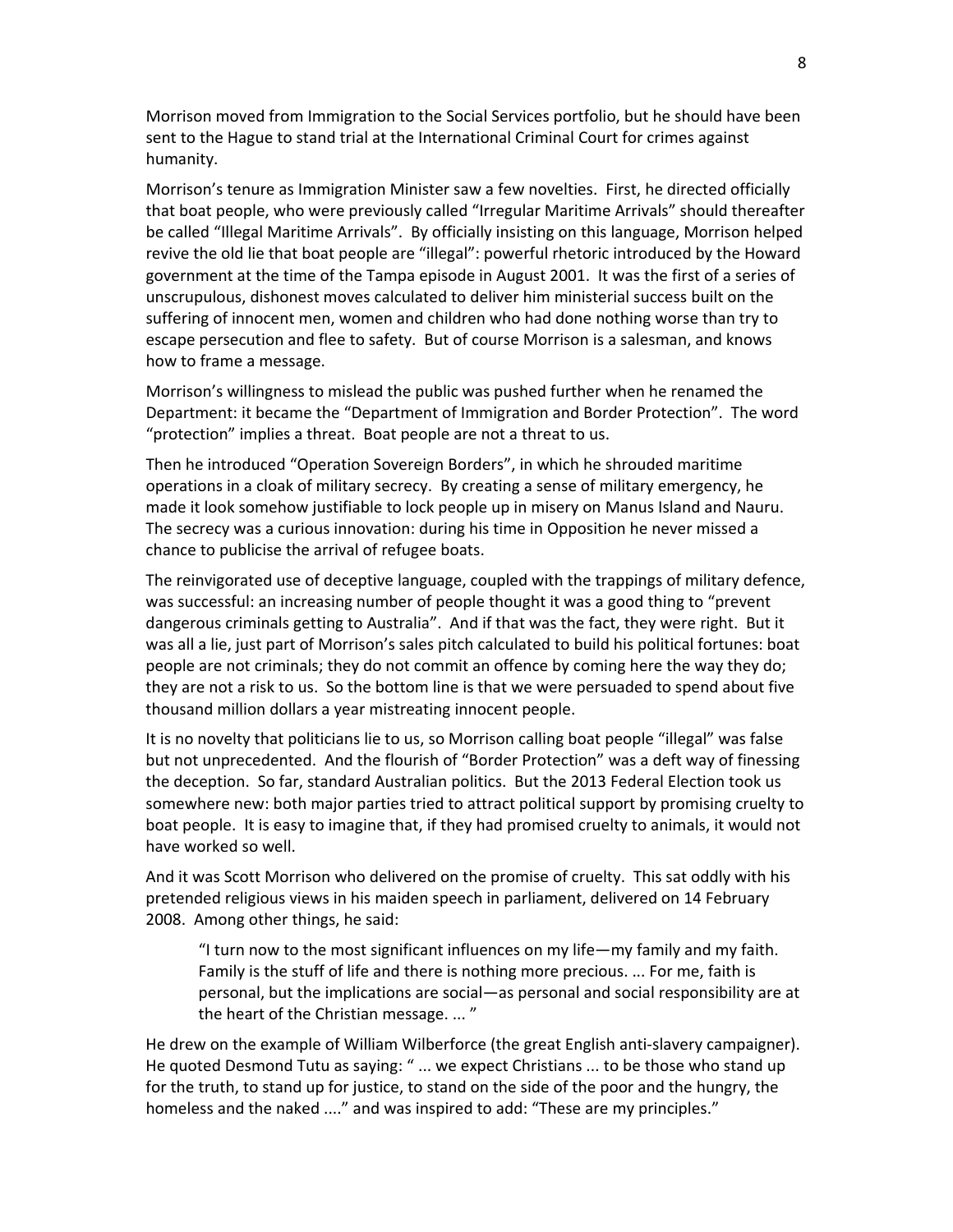It is lucky he identified his principles so clearly, because no-one would be able to discover them by watching his behaviour as Immigration Minister.

Scott Morrison thinks family is precious. No argument with that. But Morrison has said, repeatedly, that people pushed to Manus or Nauru will never be allowed to settle in Australia. A number of the are being sent to America, under the deal done with Obama in 2016. One of the people who is about to be sent from Manus to America under that deal is a man whose wife and children live in Australia. But Morrison has said he will never be allowed to settle in Australia.

Morrison's conduct as Immigration Minister is impossible to reconcile with his stated Christian beliefs. He visited the Detention Centre at Manus Island on 26 September 2013 and delivered a clear message that the transferees would remain at the Centre until they went home or resettled in a country other than Australia. This stands awkwardly alongside a passage from Matthew 25:35, which I assume he has read:

"For I was hungry and you gave me food, I was thirsty and you gave me drink, I was a stranger and you welcomed me"

It's a message which stands at the heart of the Christian teaching he claims to embrace.

As Immigration Minister Morrison was more concerned to ensure that boat people were treated so harshly that the prospect of being locked up in Manus or Nauru would act as a "deterrent": it had to look more alarming than the risk of dying at sea in the attempt to reach safety. He was responsible for holding more children in detention than any previous government. He presided over a system which was calculated to humiliate, degrade, damage and break people. And worse than all that, Morrison deceived us into thinking that all this was being done out of a concern about people drowning in their attempt to reach safety in Australia. If he was genuinely concerned about people drowning, why did he punish the ones who didn't drown?

Morrison was a dishonest hypocrite as Immigration Minister, and as Prime Minister he looks a bit like our version of Donald Trump.

I am grateful that Shepparton has a more generous view of the way immigration and refugee movement can build Australia's future, the way it built our past.

## **An alternative**

I do not believe in "open borders" but there are better ways of dealing with boat-people. If I could wave a magic wand and redesign the system, I would shut down offshore processing for good and all: it is needlessly cruel and insanely expensive. I am prepared to assume that boat-people would start arriving again, although there are powerful arguments that they would not: we have a ring of steel across the top of Australia. If boats would start arriving again, boat‐people would be detained initially, for a maximum of one month, and that month could be used for preliminary health and security checks.

After that period of initial detention, boat arrivals would be released into the community on an interim visa with a number of conditions that would apply until the person's refugee status was decided:

• they would be allowed to work;